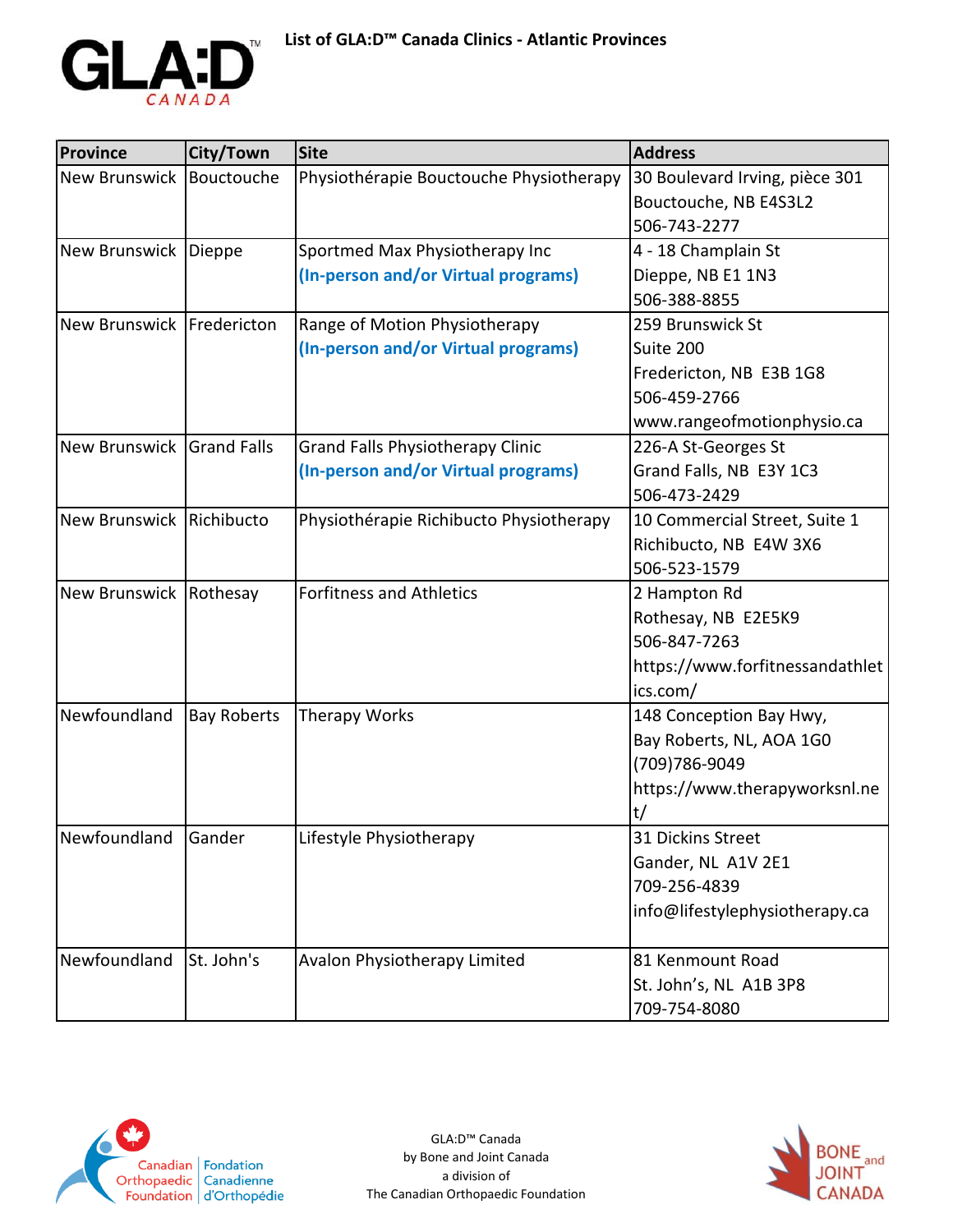

| <b>Province</b> | City/Town  | <b>Site</b>                         | <b>Address</b>                    |
|-----------------|------------|-------------------------------------|-----------------------------------|
| Newfoundland    | St. John's | <b>Back On Track</b>                | 344 Pennywell Road                |
|                 |            |                                     | St. John's, NL A1E 1V9            |
|                 |            |                                     | 709-738-8080                      |
|                 |            |                                     | www.backontracknl.com             |
| Newfoundland    | St. John's | NL Balance and Dizziness Centre     | 60 Elizabeth Avenue               |
|                 |            |                                     | St. John's, NL A1A 1W4            |
|                 |            |                                     | 709-700-1474                      |
|                 |            |                                     | www.nlbalance.com                 |
| Nova Scotia     | Lower      | <b>Bedford Sackville Physio</b>     | 447 Sackville Dr,                 |
|                 | Sackville  | (In-person and/or Virtual programs) | Lower Sackville, NS B4C 2S1       |
|                 |            |                                     | (902) 865-5749                    |
|                 |            |                                     | https://www.bedfordsackvilleph    |
|                 |            |                                     | ysio.com/                         |
| Nova Scotia     | Dartmouth  | Citadel Physiotherapy               | Millstone Square at Russell Lake  |
|                 |            |                                     | 250 Baker, Suite 124              |
|                 |            |                                     | Dartmouth, NS B2W 6L4             |
|                 |            |                                     | 902-407-8733                      |
|                 |            |                                     |                                   |
| Nova Scotia     | Dartmouth  | Physio at Home Halifax              | 16 Walters St.                    |
|                 |            | (In-person and/or Virtual programs) | Dartmouth, NS, B2W 1T2            |
|                 |            |                                     |                                   |
| Nova Scotia     | Halifax    | Kachan Physiotherapy                | 1314 Cathedral Lane               |
|                 |            |                                     | Suite 101                         |
|                 |            |                                     | Halifax, NS B3H 4S7               |
|                 |            |                                     | 902-444-1499                      |
|                 |            |                                     | http://kachanphysio.com           |
| Nova Scotia     | Halifax    | Zoomers Physiotherapy and Health    | 7037 Mumford Road                 |
|                 |            | Solutions                           | Suite 3                           |
|                 |            | (In-person and/or Virtual programs) | Halifax, NS B3I 2J1               |
|                 |            |                                     | 902-453-1525                      |
| Nova Scotia     | Kentville  | Julie Skaling Physiotherapy         | <b>Valley Professional Centre</b> |
|                 |            |                                     | 70 Exhibition St, Suite B01       |
|                 |            |                                     | Kentville, NS                     |
|                 |            |                                     | 902-678-3422                      |
|                 |            |                                     | http://skalingphysio.com/         |



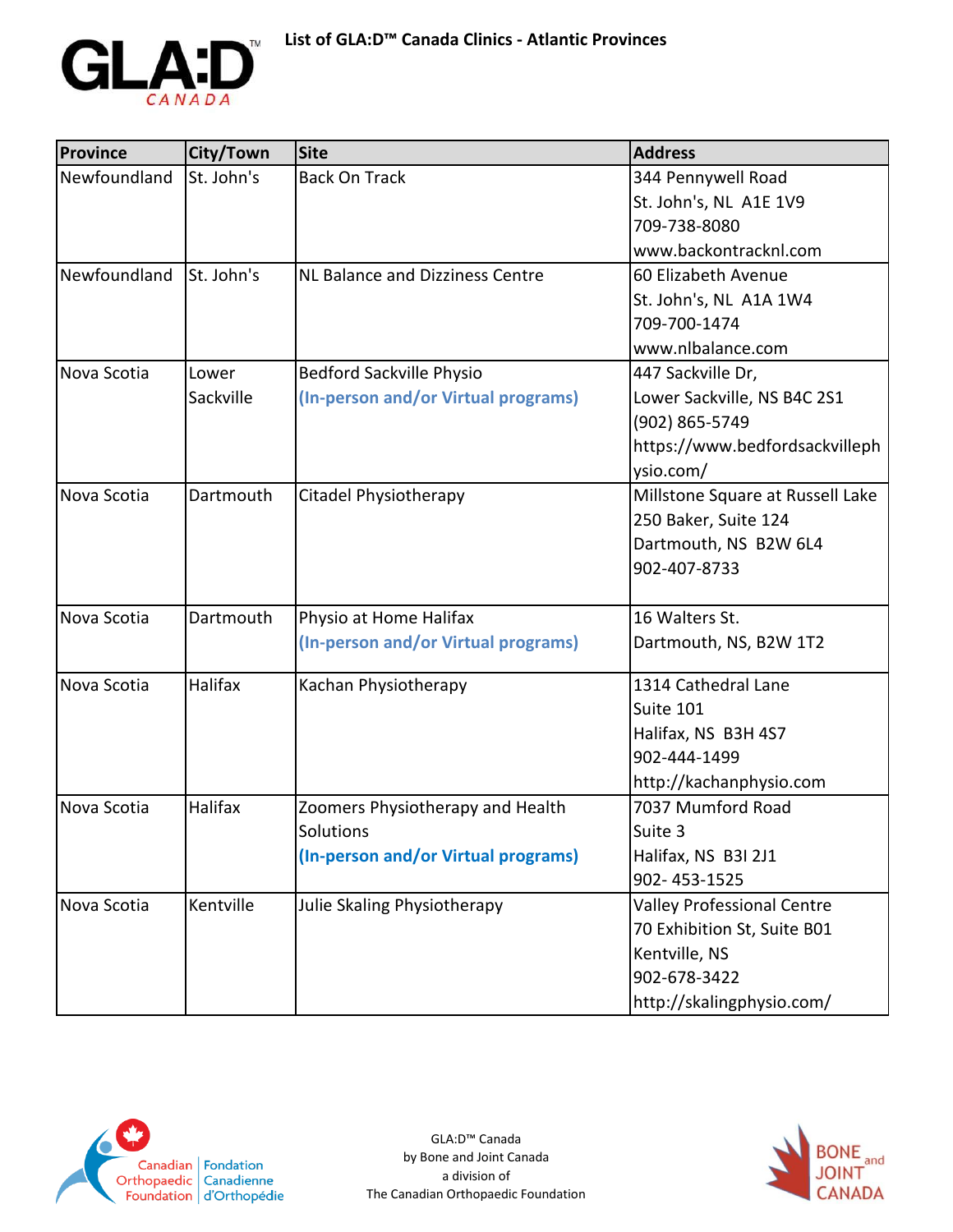

| <b>Province</b> | City/Town               | <b>Site</b>                                      | <b>Address</b>              |
|-----------------|-------------------------|--------------------------------------------------|-----------------------------|
| Nova Scotia     | Mahone Bay              | Mahone Bay Community Center                      | 45 School Street            |
|                 |                         | (In-person and/or Virtual programs)              | Mahone Bay, NS B0J 2E0      |
|                 |                         |                                                  | 902-624-0890                |
|                 |                         |                                                  | www.mahonebaycentre.org     |
| Nova Scotia     | Sydney                  | <b>Island Chiropractic &amp; Family Wellness</b> | 850 Grand Lake Rd           |
|                 |                         |                                                  | Suite #3                    |
|                 |                         |                                                  | Sydney, NS                  |
|                 |                         |                                                  | 902-270-7022                |
|                 |                         |                                                  | info@islandchiro.com        |
| Nova Scotia     | Upper                   | Platinum Physiotherapy and Rehabilitation        | 5216 St. Margaret's Bay Rd  |
|                 | Tantallon               | Group                                            | Suite 102                   |
|                 |                         |                                                  | Upper Tantallon, NS B3Z 0P3 |
|                 |                         |                                                  | 902-820-2777                |
|                 |                         |                                                  | www.platinumphysio.ca       |
| Prince Edward   | Alberton                | You Move Physio                                  | 370 Main St,                |
| Island          |                         |                                                  | Alberton, PE COB 1BO        |
|                 |                         |                                                  | 902-853-1622                |
|                 |                         |                                                  | http://youmovephysio.com/   |
| Prince Edward   | Charlottetow Body Works |                                                  | <b>Century Place</b>        |
| Island          | n                       |                                                  | 49 Pownal St., Suite 101    |
|                 |                         |                                                  | Charlottetown, PEI C1A 3W2  |
|                 |                         |                                                  | 902-894-4400                |
|                 |                         |                                                  | www.bodyworkspei.ca         |
| Prince Edward   | Cornwall                | Keep Moving Physiotherapy                        | 584 Main Street             |
| Island          |                         |                                                  | Cornwall, PE COA 1H0        |
|                 |                         |                                                  | 902-370-2137                |
| Prince Edward   | Montague                | Physio East Ltd. Montague                        | 541 Main Street             |
| Island          |                         |                                                  | Montague, PE COA 1RO        |
|                 |                         |                                                  | 902-361-3150                |
|                 |                         |                                                  | www.physioeast.ca           |
| Prince Edward   | Cornwall                | Reactive Health Inc.                             | 638 Main Street, PO BOX 40, |
| Island          |                         | (In-person and/or Virtual programs)              | Suite 201                   |
|                 |                         |                                                  | Cornwall, PE, COA 1HO       |
|                 |                         |                                                  | (902) 892-9900              |
|                 |                         |                                                  | http://reactivehealth.com/  |